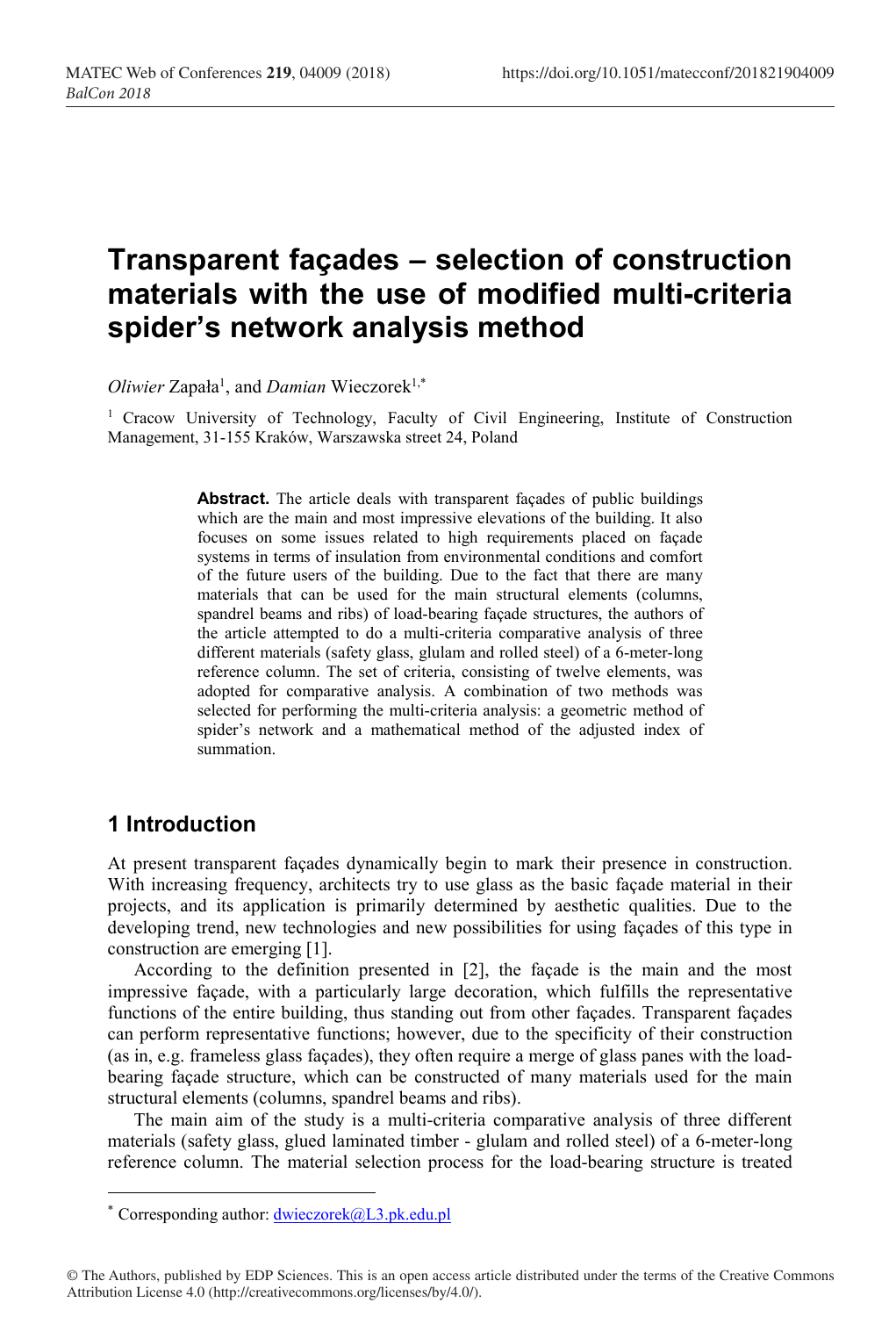with regard to the decision making problem that one may face in the process of choosing the best solution based on the criteria that interest the decision maker [3-5].

### 2 Types and basic properties of building glass

Glass is a material that in construction is used not only for the production of windows, thermally insulating elements, hollow blocks or glass roof tiles, but also for panes, glazing units and main structural elements on the elevations of cubature buildings.

Glass is an amorphous inorganic material which is created in the process of rapid cooling of the liquid to a solid state without the crystallization step [6]. Glass has numerous physical and mechanical features [6, 7]. Glass is a substance without an ordered internal structure, because of which it lacks the constant melting temperature and is a poor conductor for electricity. Glass is an isotropic material, with high chemical resistance, with good acoustic insulation but poor thermal insulation (its thermal conductivity  $[\lambda]$  is about 0.80-1.00 W/mK). The density of construction glass is  $2400-2600 \text{ kg/m}^3$  and is comparable to the density of reinforced concrete. The glass hardness is measured on the Mohs scale and ranges from 5 to 7. The bending strength of glass varies from 30 to 50 MPa and is greater than 32 MPa for top-class glulam (GL32h, GL32c). Its compressive strength is in the range from 800 to 1000 MPa, that is, up to 5 times higher than for very high strength concrete (about 180-200 MPa) and comparable to the ultra-high strength concrete, but very rarely used in construction. Young's modulus for glass is 70 GPa.

The most negative feature of glass is its brittleness. Glass, when reaching maximum strength, undergoes sudden cracks without giving any indication of loss of load capacity, as opposed to steel (which undergoes deformation), wood (which creaks before the loss of load capacity) or concrete (which is scratched in an emergency condition) [1].

In construction the following types of glass are used [1, 6-9]:

- Sodium-calcium-silicate glass and boron-silicate glass, which are characterized by high resistance to aggressive chemical compounds,
- Float glass, which is the basic type of glass obtained in the melting process of raw materials (quartz sand, additives in the form of sodium and calcium carbonate, fluxes, i.e. boron and lead oxides, and cullet),
- ESG, i.e. toughened glass, which arises in the process of heating Float glass at a temperature of approx. 700°C and (then) rapid cooling, which shapes such a system of internal stresses, which increases the strength parameters of glass several times and heightens the range of glass resistance to rapid changes in temperature; ESG glass breaks (after shattering) into small, blunt pieces, which is why it is classified as safety glass; ESG glass should not be machined,
- TVG, i.e. semi-hardened glass, one that is heat-strengthened in the heating process at a temperature of approx. 625°C, which is (then) cooled more slowly than in the case of the ESG glass, using water, which results in approx. twice the bending strength compared to Float glass; TVG glass is also a safety glass, breaking into slightly larger, but also blunt pieces as in the case of ESG glass; TVG glass should not be machined,
- VSG, i.e. glued (or laminated) glass, which is created by connecting several sheets of Float, ESG or TVG glass with polyvinyl butyral PVB film or acrylic resins cured chemically with UV radiation; glass joining technology via PVB requires the use of autoclaving which consists in heating the package to 115°C, at a pressure of about 10 bars; VSG glass is also a type of safety glass, because in the case of a crack, the laminated glass does not break down into small fragments but sticks to the PVB film.

### 3 Characteristics of transparent façades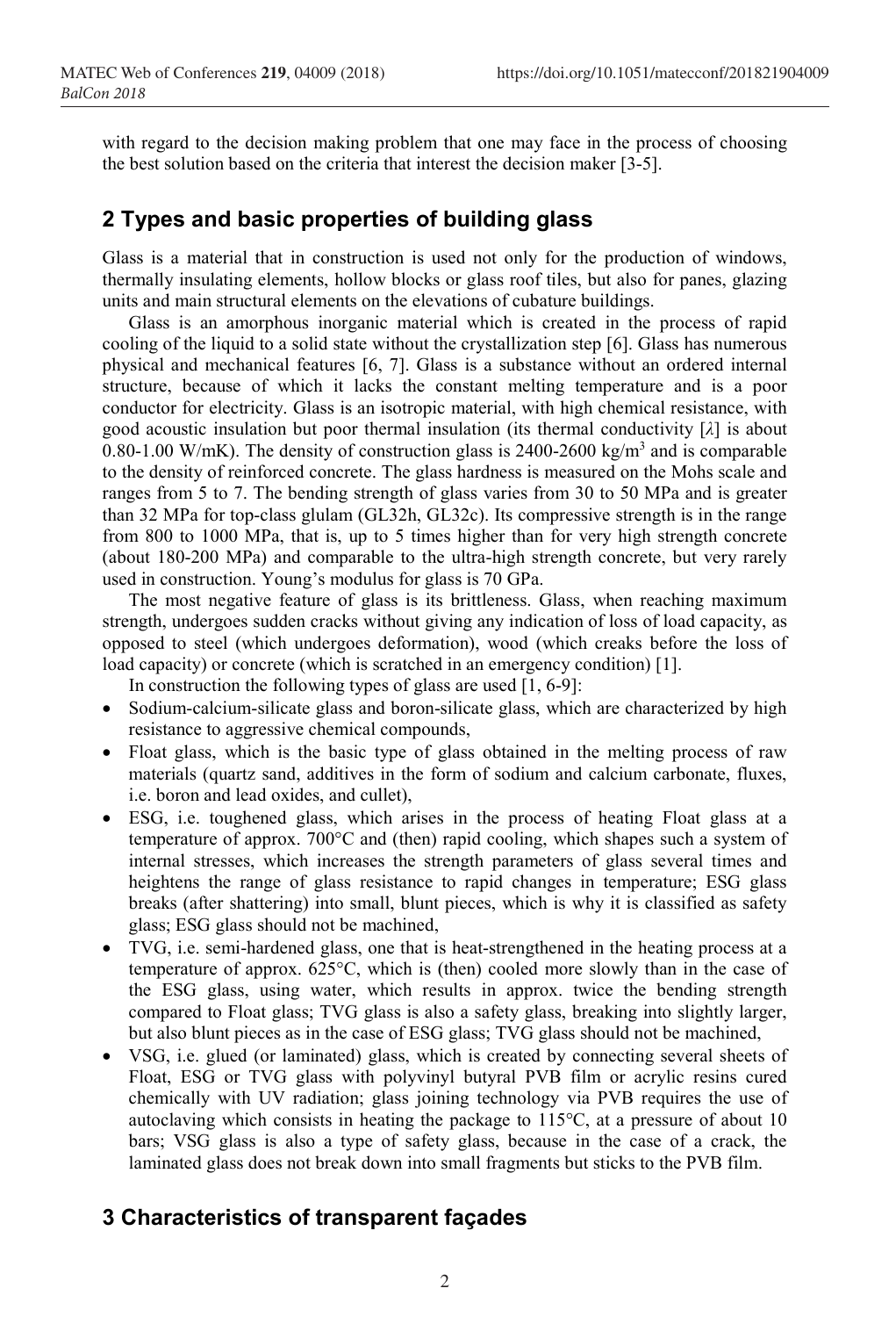#### 3.1 Basic requirements for transparent façades

Transparent façades, as well as other outer partitions, need to meet requirements concerning insulation from environmental conditions and providing comfort to users of the building. These requirements can be reduced to the following issues related to: thermal protection, anti-noise protection, fire resistance and protection against biological and/or chemical corrosion [8]. Due to the dissimilarity of glass products to other, most common building materials (e.g. glulam, concrete, ceramic, or steel), the authors will describe more broadly only the requirements related to thermal protection and fire resistance. As it was already indicated in chapter 2 of the paper, building glass is a material that is perfectly resistant to chemical agents and makes a good acoustic insulation.

The requirements concerning heat protection are directly related to the need to save energy. In the Regulation of the Minister of Infrastructure of April 12, 2002 regarding technical conditions which should be met by buildings and their location (Journal of Laws of 2015, item 1422), which pursuant to the amending Regulation of the Minister of Infrastructure and Construction of November 14, 2017 (item 2285), correction were made in the entries related to, e.g. the limit values of heat transfer coefficient  $(U_{max})$  for windows, balcony doors, external doors and transparent non-opening surfaces (including transparent façades), for all types of buildings, in such a way that the values  $(U_{max})$  can not be greater than 1.1 W/m<sup>2</sup>K if the temperature inside the heated space  $(t_i)$  is equal to or greater than 16°C. It is worth adding that before the legal changes mentioned above, the limit value  $(U_{max})$  was 1.8 W/m<sup>2</sup>K and was by as much as 63.6% higher than the current one.

 In the case of requirements related to fire resistance, it should be noted that although glass products become increasingly more common in construction, are characterized by differences in issues related to fire protection. As the publication by [8] states, single-layer silicate glass cracks and falls out of the frame at a temperature of about 200°C. A much better fire resistance is the feature of glued glass (VSG) which, combined with an additional reinforcing mesh between the layers, gives the fire resistance class (fire integrity expressed in minutes) E30. Single-layer glass with embedded reinforcing mesh can achieve fire integrity at the E60 level (unless the glass panes are too large), while the modified boron-silicate glass, for reasons of much longer resistance to high temperatures, can achieve the fire resistance class E90, and even E120, if the panes are not too large.

#### 3.2 Types of transparent façades

There are two basic types of glass façades [8, 9]: single, which are usually composed of two or three panes of glass between which there is a partition in the form of space separated from the surroundings and double, which consist of two glass surfaces forming a gap through which the air flows (the so-called ventilated façades).

In the case of single façades, it is not possible to determine the recommended thickness of the façade clearly, because individual systems differ considerably in terms of thermal insulation properties. The typical thickness range of such façades varies from a few to even 150 mm. The single façades are usually made of ordinary glass, glued VSG, hardened ESG or semi-hardened TVG. All glass types are characterized by low thermal insulation due to the high value of the thermal conductivity coefficient  $(\lambda)$  [9].

Double façades have been used for a short time and because of their better thermal insulation parameters are called climatic façades [10]. They consist of two glass surfaces that create a gap that allows the air to flow. The distance between these surfaces typically ranges from 100 to even 2000 mm. Double façades are characterized by acoustic protection, thermal insulation and high efficiency of heat recovery [10].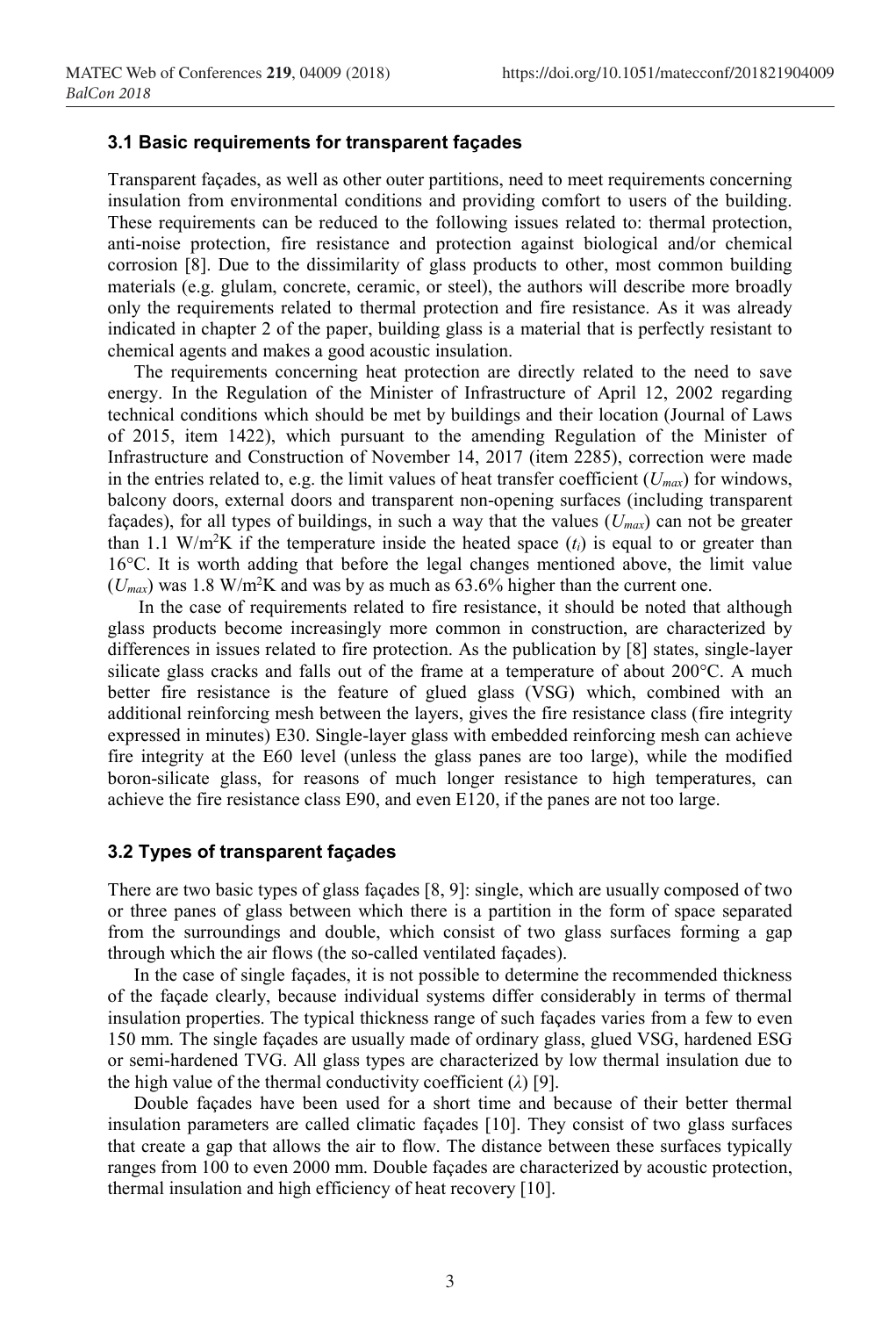Due to the type of fixing, glass façades are divided into [7, 9]: frameless ones, the essence of which is point fixing of glass panels to an independent load-bearing structure and with framing, in which glass panes are typically fastened to steel or aluminium profiles.

Frameless façades are characterized by greater freedom in forming glazing in buildings. The most important issue in the design and implementation of these structures is the appropriate selection of connections [7]. Connections between glazing units should also be selected on the grounds of aesthetics and economics considerations of the solution applied.

In the case of the façade with framing, the most important issue is the appropriate selection of static schemes and the system used in relation to the entire facility. Depending on the chosen façade system, the designer should provide an additional supporting structure, which will carry permanent loads from the tare weight of the façade and the variables from the wind [7]. The adoption of the right concept and selection of appropriate construction schemes can significantly reduce the investment costs of a construction project, which is particularly noticeable in the case of high façades [1].

#### 3.3 Examples of implementation of transparent façades

Transparent façades are increasingly used in building construction. One can identify many implementations of office buildings or public utilities (sports halls, indoor riding schools, swimming pools, or cultural facilities) whose façades were designed and made as glass façades with frame or as frameless structures [1]. As shown by numerous frameless façades, load-bearing structures can now be made not only from the most popular construction materials (glulam, steel or aluminium), but also from safety glass [11].

Figures 1 and 2 illustrate example implementations of transparent façades in public buildings related to culture. Figure 1 (Lesser Poland Garden of Art in Krakow) depicts a frame façade attached to steel elements. Figure 2 (The Chopin Museum in Żelazowa Wola) shows a frameless façade, in which an independent supporting structure for glazing elements creates a column and spandrel beams system made of safety glass VSG.



Fig. 1. Main façade of the Lesser Poland Garden of Art in Krakow; source: [12].



Fig. 2. Main façade of the The Chopin Museum in Żelazowa Wola; source: [13].

### 4 Multi-criteria comparative analysis of construction materials for load-bearing façade structures

As already mentioned in chapter 1, the specificity of frameless transparent façades requires the connection of glass panes with the load-bearing façade structure, which can be made of many materials used for the main structural elements (columns, spandrel beams and ribs). Due to this fact, the authors of the study attempted to perform a multi-criteria comparative analysis of three different materials on a 6-meter-long reference column: 1 - safety glass with cross-sectional dimensions 80×400 mm, 2 - glulam with cross-sectional dimensions 160×500 mm and 3 - steel rolled section IPE360.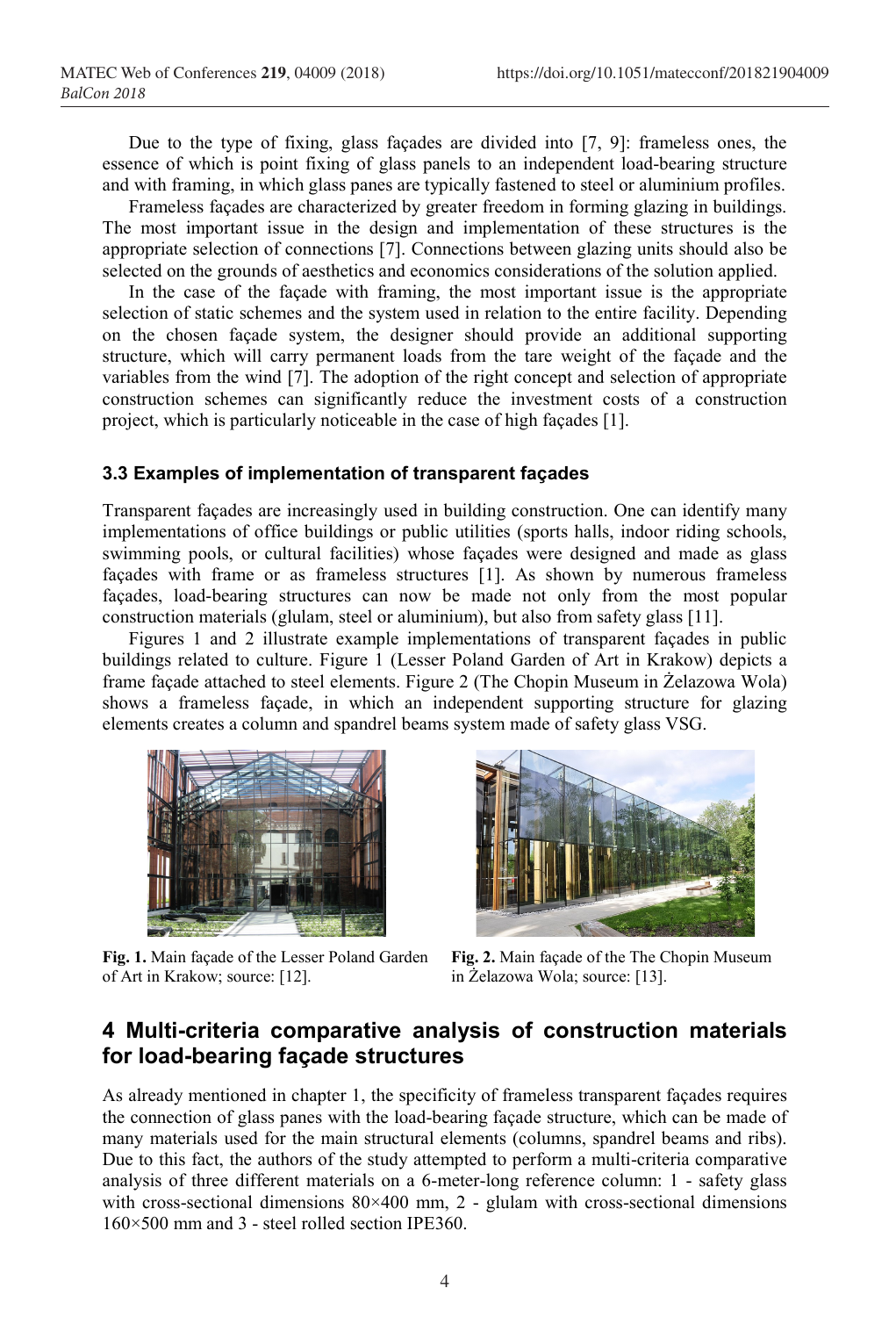In this study, the material selection process has been treated with regard to the decision making problem that one may face in the process of choosing the best solution based on the criteria that interest the decision maker [3-5]. In the Polish literature, there are many publications that discuss a multi-criteria choice of alternative solutions for different decision problems. In the case of construction, the following solution variants are multicriteria evaluated and, typically, hierarchized (from the most to the least favourable): constructional material [14, 15], technological [16, 17] and installation [18]. One can also indicate examples of multi-criteria comparative analyses focused only on environmental aspects for material solutions [19, 20] or supporting the bidding decision [21].

In the case of selecting the construction material for the load-bearing façade structure, a combination of two methods was chosen for performing the multi-criteria analysis: a geometric method of spider's network (assuming the local evaluation of variants in specific groups of criteria) and a mathematical method for formulating synthetic evaluations of the adjusted index of summation (using partial measures encoded for variants according to Neuman-Morgenstern) [3, 4].

The comparative analysis was performed in two stages. In the first stage, the material variants were assessed against each of the twelve criteria (locally, three criteria in each of the four groups). The spider's network method was used as there was no need to determine the weight of each criterion [4]. In the second stage, material variants were compared globally based on the adjusted index of summation (AIS, where the maximum can be 1.00).

#### 4.1 Typification and characteristics of the set of criteria

The set of criteria  $(C_i)$ , consisting of twelve elements, was adopted for the comparative analysis, where: criterion  $(C<sub>1</sub>)$  is Cost of material,  $(C<sub>2</sub>)$  - Total initial cost,  $(C<sub>3</sub>)$  - Life cycle cost,  $(C_4)$  - Degree of similarity to the main façade material,  $(C_5)$  - Maintaining purity of element,  $(C_6)$  - Resistance to mechanical damage,  $(C_7)$  - Content of primary energy,  $(C_8)$  -Specific heat,  $(C_9)$  - Thermal conductivity,  $(C_{10})$  - Weight of component,  $(C_{11})$  - Way of ensuring fire resistance and  $(C_{12})$  - Degree of chemical and biological corrosion resistance.

All criteria were categorized into one of four (three-element) groups: I - economic (criteria  $C_1-C_3$ ), II - aesthetic ( $C_4-C_6$ ), III - energetic ( $C_7-C_9$ ) and IV - others ( $C_{10}-C_{12}$ ). For each criterion, the type (quantitative, qualitative) and character (stimulants which are positively correlated with the criterion, and negatively correlated - destimulants) were determined. Qualitative criteria have been described by applying a three-point scale. The value of the partial assessment of all qualitative criteria (for a given material variant) was determined by the experts. For each qualitative criterion, the scale has been selected: for  $(C_4)$  3 means identical material (glass), 2 - natural material (glulam), 1 - different material (steel), for  $(C_5)$  3 - easy, 2 - quite easy, 1 - quite difficult, for  $(C_6)$  3 - good, 2 - average, 1 poor, for  $(C_{11})$  3 - by cross section (no coating required), 2 - by cross-section and coating, 1 - by coating or element housing, and for  $(C_{12})$  3 - good, 2 - average, 1 - poorly resistant.

In the case of quantitative criteria  $(C_3)$ ,  $(C_7)$  and  $(C_8)$ , the Life cycle cost methodology according to [22] was used accordingly, including the costs incurred in the course of the operation for the continuous assurance of elements cleanliness and renewal of impregnating coatings (every 6 years but only for glulam) and content values of primary energy and specific heat for material variants that have been taken from the publication [19, 20].

#### 4.2 Locally evaluation of material variants in specific groups of criteria

In the first stage, the material variants were assessed locally against each of the twelve criteria, which were listed in chapter 4.1. Due to the fact that all criteria were categorized into one of four three-element groups, the authors decided to use the spider's network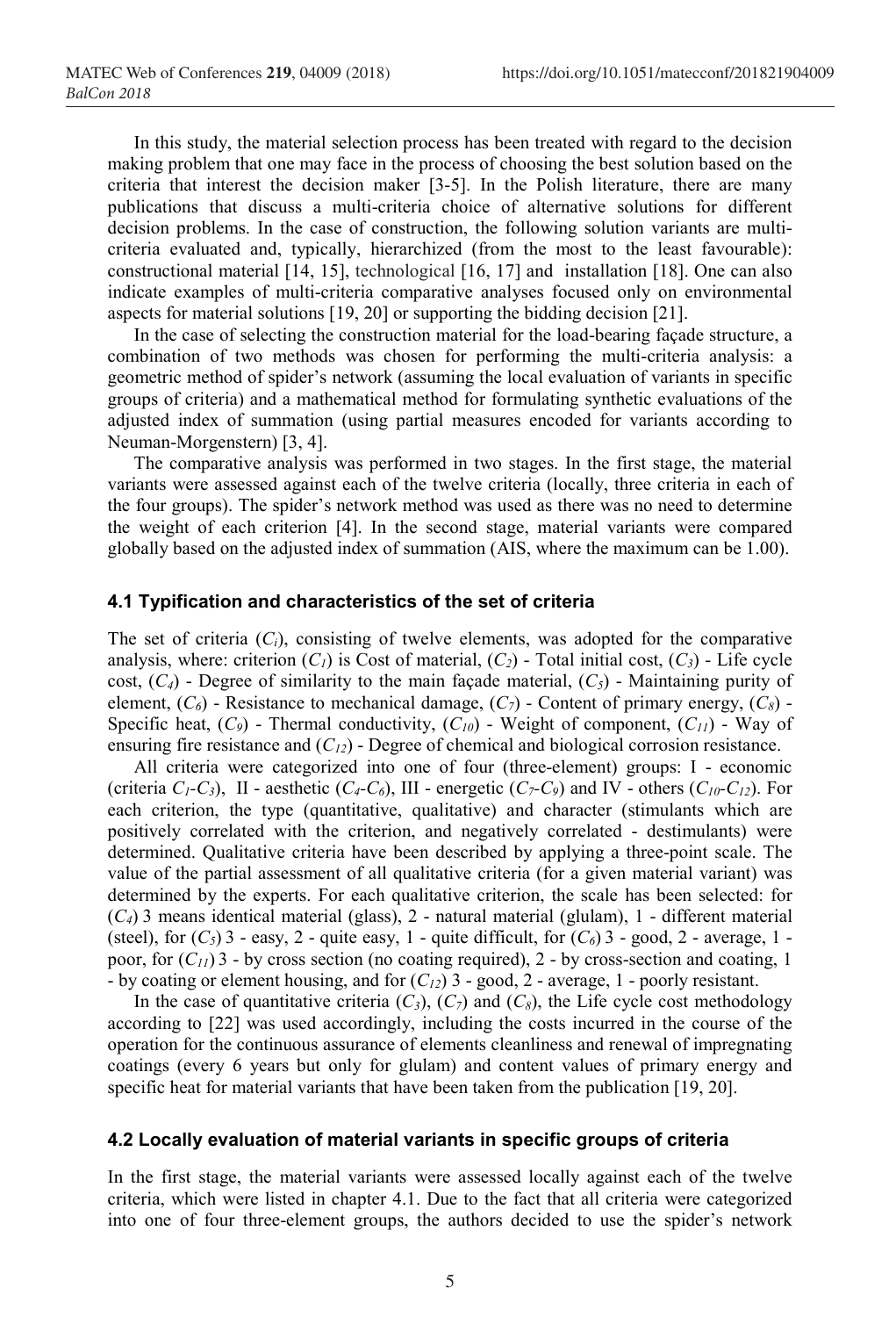method since it is quite simple and generates objective results for the three assessment criteria (as mentioned above). Partial measures of material variants were encoded to the form of the so-called measure of *i-th* variant according to *j-th* criterion  $(z_{ii})$ , which is calculated for stimulants and destimulants according to the respective formulas [4]:

$$
z_{ij} = \frac{x_{ij} - x_{j,min}}{x_{j,max} - x_{j,min}}
$$
  
\n
$$
z_{ij} = \frac{x_{j,max} - x_{ij}}{x_{j,max} - x_{j,min}}
$$
 (1)

where:  $x_{ij}$  - partial measure of assessed variant according to the *j*-th criterion,  $x_{j,min}$  minimum value of partial measure for *j-th* criterion and  $x_{j,max}$  - maximum value of partial measure for j-th criterion.

In the next step, the material variants were individually assessed in each of the four groups of criteria. For this purpose, a three-dimensional polar system was built for each variant (with [x, y, z] axes) corresponding to three criteria in a given group (i.e.  $[C_1]$ ,  $[C_2]$ and  $[C<sub>3</sub>]$  on the scale adopted with values from 0 to 1 on each axis. On the axes points corresponding to the encoded measures of variants are placed, which became the vertices of the polygon representing the analysed solution variant. Finally, the surfaces of the created polygons (SA) whose sizes could be compared with each other were calculated.

Table 1 presents the results of the analysis obtained in the first stage.

| <b>Criterion</b>                                                                                                                                                           |                | Type,<br>char. | Unit            | Partial and encoded <sup>*</sup> measures<br>of variants |                          |                               | Variants assessment<br>$(SA_i - surface area)$ |        |                               |
|----------------------------------------------------------------------------------------------------------------------------------------------------------------------------|----------------|----------------|-----------------|----------------------------------------------------------|--------------------------|-------------------------------|------------------------------------------------|--------|-------------------------------|
|                                                                                                                                                                            |                |                |                 | <b>Safety</b><br>glass                                   | Glulam                   | <b>Rolled</b><br><b>Steel</b> | <b>Safety</b><br>glass                         | Glulam | <b>Rolled</b><br><b>Steel</b> |
| economic                                                                                                                                                                   | $C_I$          | Qn, D          | PLN/pcs         | 3770.64<br>(0.00)                                        | 1137.60<br>(1.00)        | 2946.36<br>(0.31)             |                                                |        |                               |
|                                                                                                                                                                            | C <sub>2</sub> | On, D          | PLN/pcs         | 5450.64<br>(0.00)                                        | 1972.38<br>(1.00)        | 3357.48<br>(0.60)             | 0.00                                           | 0.73   | 0.35                          |
|                                                                                                                                                                            | $C_3$          | On, D          | PLN/pcs         | 45743.60<br>(0.00)                                       | 19405.56<br>(0.75)       | 10401.88<br>(1.00)            |                                                |        |                               |
| aesthetic                                                                                                                                                                  | $C_4$          | Ql, S          | Points<br>$1-3$ | $\mathcal{E}$<br>(1.00)                                  | $\overline{2}$<br>(0.50) | 1<br>(0.00)                   | 0.50                                           | 0.13   | 0.25                          |
|                                                                                                                                                                            | $C_5$          | Ql, S          | Points<br>$1-3$ | (0.00)                                                   | $\overline{2}$<br>(0.50) | 3<br>(1.00)                   |                                                |        |                               |
|                                                                                                                                                                            | $C_6$          | Ql, S          | Points<br>$1-3$ | 3<br>(1.00)                                              | 1<br>(0.00)              | $\overline{2}$<br>(0.50)      |                                                |        |                               |
| energetic                                                                                                                                                                  | C <sub>7</sub> | Qn, D          | MJ/pcs          | 9600.00<br>(0.14)                                        | 2481.60<br>(1.00)        | 10723.38<br>(0.00)            | 0.41                                           | 0.50   | 0.00                          |
|                                                                                                                                                                            | $C_{8}$        | Qn, D          | J/kgK           | 840.00<br>(0.81)                                         | 2510.00<br>(0.00)        | 440.00<br>(1.00)              |                                                |        |                               |
|                                                                                                                                                                            | C <sub>9</sub> | On, D          | W/mK            | 0.80<br>(0.99)                                           | 0.16<br>(1.00)           | 58.00<br>(0.00)               |                                                |        |                               |
| others<br>Ν                                                                                                                                                                | $C_{10}$       | Qn, D          | kg/pcs          | 480.00<br>(0.00)                                         | 264.00<br>(1.00)         | 324.60<br>(0.64)              | 0.50                                           | 0.61   | 0.00                          |
|                                                                                                                                                                            | $C_{II}$       | Ql, S          | Points<br>$1-3$ | $\mathcal{E}$<br>(1.00)                                  | $\mathcal{E}$<br>(1.00)  | $\mathbf{1}$<br>(0.00)        |                                                |        |                               |
|                                                                                                                                                                            | $C_{12}$       | Ql, S          | Points<br>$1-3$ | 3<br>(1.00)                                              | $\overline{c}$<br>(0.50) | 1<br>(0.00)                   |                                                |        |                               |
| where: * - encoded measure in brackets, char. - character of criterion,<br>$Qn$ - quantitative criterion, $Ql$ - qualitative criterion, $S$ - stimulant, $D$ - destimulant |                |                |                 |                                                          |                          |                               |                                                |        |                               |

Table 1. The results of the analysis obtained in the first stage.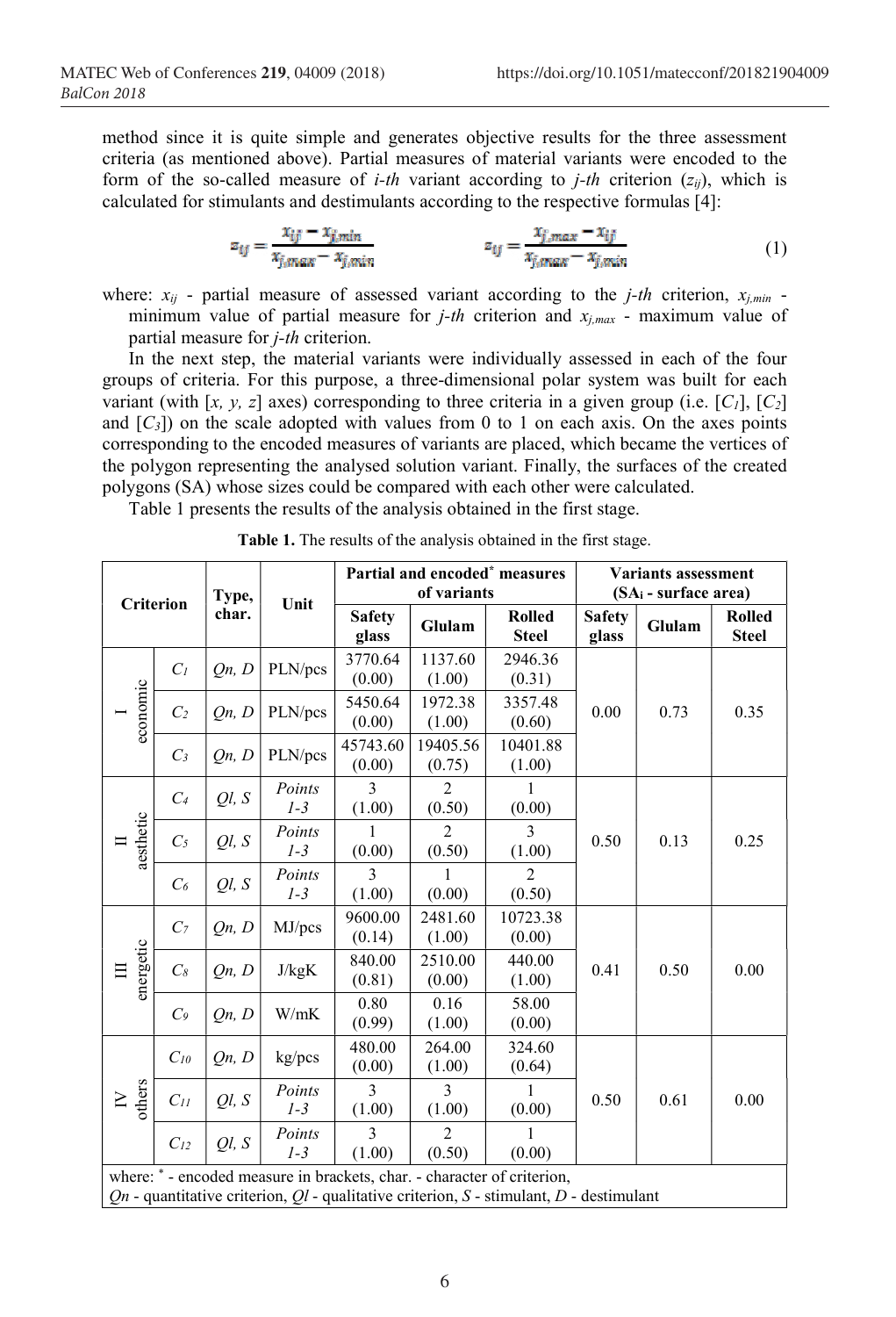#### 4.3 Globally evaluation of material variants

In the second stage, material variants were compared globally based on the adjusted index of summation (AIS) which is calculated on the basis of the following formula [4]:

$$
AIS_i = \sum_{j=1}^{m} (z_{ij} \cdot v_j)
$$
 (2)

where:  $i$  - variant's number,  $j$  - criterion's number,  $m$  - number of all criteria,  $z_{ij}$  - measure of *i-th* variant according to *j-th* criterion and  $v_i$  - weight of *j-th* criterion.

The results obtained after the first part of the analysis for the four groups of criteria were adopted "a priori" for further calculations as partial measures of material variants, which were then encoded according to Neuman-Morgenstern. The degrees of importance (weights) of the groups of criteria, were determined using the expert knowledge in the field of architectural design, construction design and management of building investment projects. In the last step the encoded measures for material variants were calculated including weights of criteria ( $[z_{ij}]$  multiplied by  $[v_i]$ ), which were then added to the form of the adjusted index of summation (AIS) to compare and prioritize solutions.

Table 2 presents the results of the analysis obtained in the second stage.

| <b>Groups</b>                                                                                                                      | Weight | Type,<br>char. | Partial and encoded <sup>*</sup><br>measures of variants |                |                        | <b>Encoded measures</b><br>with criteria weights |        |                               |  |
|------------------------------------------------------------------------------------------------------------------------------------|--------|----------------|----------------------------------------------------------|----------------|------------------------|--------------------------------------------------|--------|-------------------------------|--|
| of criteria                                                                                                                        |        |                | <b>Safety</b><br>glass                                   | Glulam         | Rolled<br><b>Steel</b> | <b>Safety</b><br>glass                           | Glulam | <b>Rolled</b><br><b>Steel</b> |  |
| T<br>economic                                                                                                                      | 0.350  | On, S          | 0.00<br>(0.00)                                           | 0.73<br>(1.00) | 0.35<br>(0.48)         | 0.000                                            | 0.350  | 0.168                         |  |
| Н<br>aesthetic                                                                                                                     | 0.225  | On, S          | 0.50<br>(1.00)                                           | 0.13<br>(0.00) | 0.25<br>(0.32)         | 0.225                                            | 0.000  | 0.073                         |  |
| Ш<br>energetic                                                                                                                     | 0.175  | On, S          | 0.41<br>(0.82)                                           | 0.50<br>(1.00) | 0.00<br>(0.00)         | 0.143                                            | 0.175  | 0.000                         |  |
| IV<br>others                                                                                                                       | 0.250  | On, S          | 0.50<br>(0.82)                                           | 0.61<br>(1.00) | 0.00<br>(0.00)         | 0.205                                            | 0.250  | 0.000                         |  |
| 0.241<br>0.775<br>0.573<br>Adjusted index of summation (AIS <sub>i</sub> )                                                         |        |                |                                                          |                |                        |                                                  |        |                               |  |
| where: * - encoded measure in brackets, char. - character of groups of criteria,<br>$On$ - quantitative criterion, $S$ - stimulant |        |                |                                                          |                |                        |                                                  |        |                               |  |

## 5 Conclusions

The authors of the study paid particular attention to the following two facts: that today transparent façades clearly mark their presence in building construction and that the requirements placed on them in terms of thermal protection will continue to grow. Legal changes from November 2017 caused a lowering of the heat transfer coefficient values  $(U_{max})$ , for example, for transparent, non-opening surfaces (including transparent façades, regardless of the type of building) as much as  $63.6\%$  from 1.8 to 1.1 W/m<sup>2</sup>K, when the temperature inside the heated rooms  $(t_i)$  is at least 16°C. Forecasts suggest that the next legal changes will cause that from the end of 2020 the value  $(U_{max})$  for transparent nonopening surfaces will not be more than  $0.9 \text{ W/m}^2\text{K}$ . This is related to the European Union's assumptions about the Member States' pursuit of sustainable development, also by the constant reduction of energy consumption by buildings.